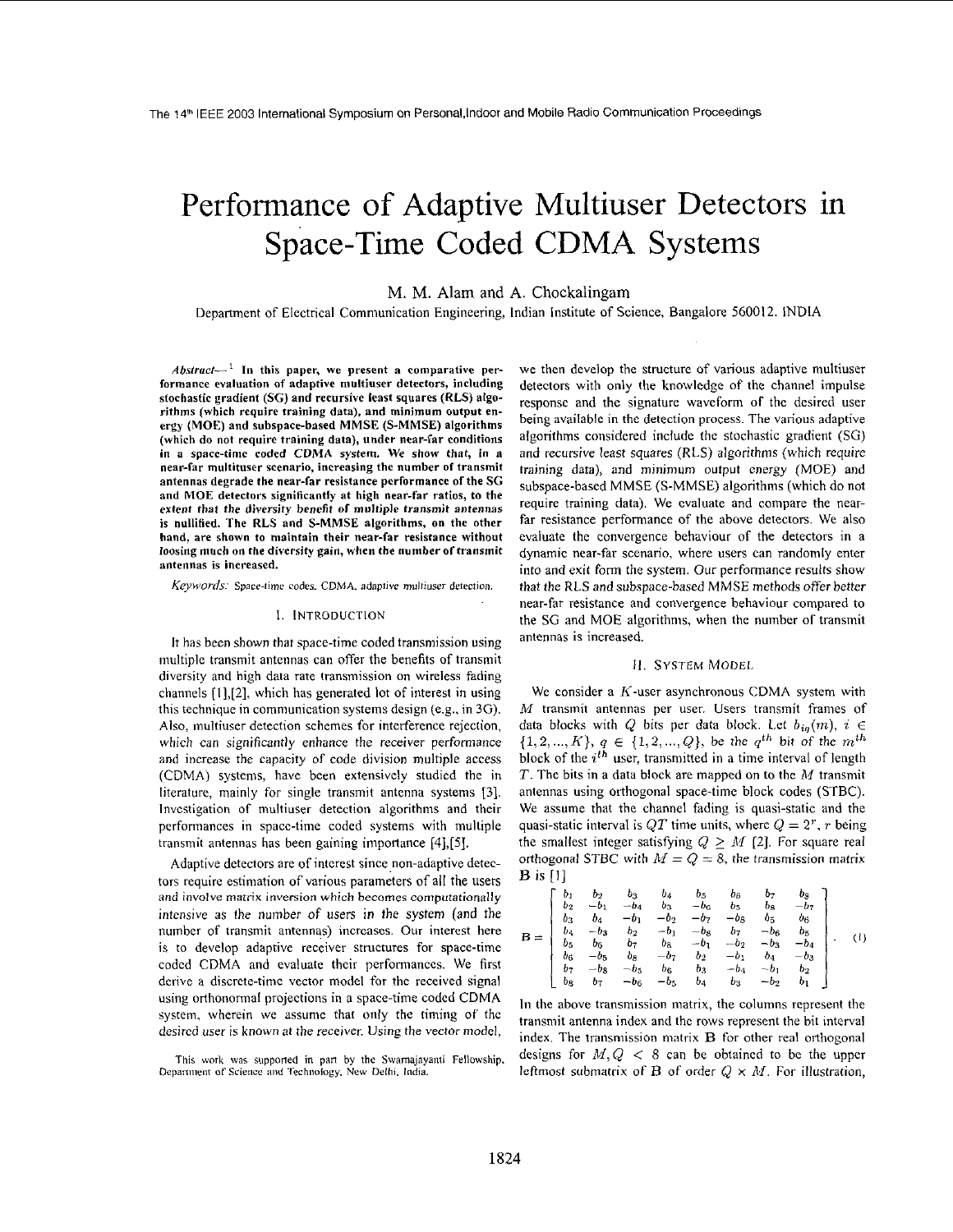model. Extending the model for other values of  $M, Q \leq 8$  is  $S_1 =$ straightforward.

For the  $M = Q = 2$  system, the received signal on a receive antenna can be written using (1) as

$$
y(t) = y_1(t) + y_2(t) + z(t),
$$
 (2)

$$
y_1(t) = \sum_{m=-L}^{\infty} \sum_{i=1}^{L} A_{i1} h_{i1}(m) \Big\{ b_{i1}(m) s_{i1}^{(m)} + b_{i2}(m) s_{i2}^{(m)} \Big\}, \qquad (3)
$$

$$
y_2(t) = \sum_{m=-L}^{L} \sum_{i=1}^{K} A_{i2} h_{i2}(m) \left\{ b_{i2}(m) s_{i1}^{(m)} - b_{i1}(m) s_{i2}^{(m)} \right\}.
$$
 (4)

In the above,  $y_p(t)$ ,  $p \in \{1, 2\}$  is the signal component due to the  $p^{th}$  transmit antenna,  $A_{ip}$  is the transmit amplitude on the  $p^{th}$  transmit antenna of the  $i^{th}$  user,  $h_{ip}(m)$  is the complex channel gain for the  $m^{th}$  block from the  $p^{th}$  transmit antenna of the  $i^{th}$  user, and  $s_{ia}^{(m)}$  represents the signature waveform of the *i*<sup>th</sup> user for the  $q^{th}$  bit in a block,  $q \in \{1, 2\}$ , given by

$$
s_{iq}^{(m)} = s_i \left( t - mQT - \overline{q - 1}T - \tau_i \right), \tag{5}
$$

where  $s_i(t)$  is a unit energy signature waveform time limited in the interval  $[0, T]$ , and  $\tau_i$  is the random time delay of the *i*<sup>th</sup> user, which we assume to be independent of the transmitting antenna and to satisfy  $\tau_j \geq \tau_i$  for  $j > i$ . Also,  $z(t)$  is a zero mean complex Gaussian noise process with variance  $2\sigma^2$ .

Let  $\{\phi_1, \phi_2, ..., \phi_D\}$  be a set of *D* orthonormal signals defined on *[O,T].* Also define

$$
\phi_j^{(q)}(t) = \phi_j\left(t - \overline{q-1}T\right), \ q = 1, ..., Q, \ j = 1, ..., D. \tag{6}
$$

Since the signature waveforms of some of the interferers may not be known a priori, we project the received signal in the  $n^{th}$  block in (3) on to the *D*-dimensional space as follows:

$$
y_j^{(\eta)}(n) = \int_{nQT+\tau}^{(n+1)QT+\tau} y(t) \phi_j^3(t-nQT-\tau) dt, \ q = 1,...,Q, \ j = 1,...,D, \ (7)
$$

where  $\tau$  is the timing of the desired user. We define the following projections of the  $k^{th}$  user's signature waveform on to the  $j<sup>th</sup>$  component of the orthonormal basis as

$$
s_{kj}(\delta) = \int_0^{T-\delta} s_k(t+\delta)\phi_j(t)dt, \ \ \tilde{s}_{kj}(\delta) = \int_{T-\delta}^T s_k(t-T+\delta)\phi_j(t)dt, \qquad (8)
$$

where  $\delta \in [0, T]$ . Let the  $k^{th}$  user be the desired user (i.e.,  $\tau_k = \tau$ ) and  $\delta_i = |\tau_i - \tau|$ ,  $i \in \{1, 2, ..., K\}$ . Using (8), we define the following matrices of order  $D \times K$ :

$$
\mathbf{S_0} = \left[ \begin{array}{cccc} s_{11}(\delta_1) & \ldots & s_{k1}(0) & \ldots & \overline{s_{K1}}(T-\delta_K) \\ s_{12}(\delta_1) & \ldots & s_{k2}(0) & \ldots & \overline{s_{K2}}(T-\delta_K) \\ \vdots & \vdots & \vdots & \vdots & \vdots \\ s_{1D}(\delta_1) & \ldots & s_{kD}(0) & \ldots & \overline{s_{KD}}(T-\delta_K) \end{array} \right], \qquad (9)
$$

$$
S_{-1} = \begin{bmatrix} 0 & \dots & 0 & s_{(k+1)1}(T - \delta_{k+1}) & \dots & s_{K1}(T - \delta_K) \\ 0 & \dots & 0 & s_{(k+1)2}(T - \delta_{k+1}) & \dots & s_{K2}(T - \delta_K) \\ \vdots & \vdots & \vdots & \vdots & \vdots & \vdots \\ 0 & \dots & 0 & s_{(k+1)D}(T - \delta_{k+1}) & \dots & s_{KD}(T - \delta_K) \end{bmatrix},
$$

we use 
$$
M
$$
  $Q$  for the derivation of the vector  
model. Extending the model for other values of  $M, Q \le 8$  is  $s_1 = \begin{bmatrix} s_{11}(\delta_1) & \cdots & s_{(k-1)1}(\delta_{k-1}) & 0 & 0 & \cdots & 0 \\ \vdots & \vdots & \vdots & \vdots & \vdots & \vdots & \vdots \end{bmatrix}$ . (11)

It is noted that  $\delta_i = 0$  *i*  $\in \{1, 2, ..., K\}$  for synchronous  $y(t) = y_1(t) + y_2(t) + z(t)$ ,<br>  $y(t) = y_1(t) + y_2(t) + z(t)$ ,<br>  $y(t) = y_1(t) + y_2(t) + z(t)$ ,<br>  $y(t) = y_1(t) + y_2(t) + z(t)$ ,<br>  $y(t) = y_1(t) + y_2(t) + z(t)$ ,<br>  $y(t) = y_1(t) + y_2(t) + z(t)$ ,<br>  $y(t) = y_1(t) + y_2(t) + z(t)$ ,<br>  $y(t) = y_1(t) + y_2(t) + z(t)$ ,<br>  $y(t) = y_1(t) + y_2(t) + z(t)$ ,<br>  $y(t) =$ 

$$
\mathbf{y}^{(q)}(n) = \left[ y_1^{(q)}(n), \dots, y_D^{(q)}(n) \right]^T, \tag{12}
$$

$$
\mathbf{y}(n) = \left[ \mathbf{y}^{(1)T}(n), \mathbf{y}^{(2)T}(n), ..., \mathbf{y}^{(Q)T}(n) \right]^T, \tag{13}
$$

$$
\mathbf{H}_q(n) = diag\left[A_{1q}h_{1q}(n), \dots, A_{Kq}h_{Kq}(n)\right],\tag{14}
$$

$$
\mathbf{H}(n) = \begin{bmatrix} \mathbf{H}_1(n) & \mathbf{H}_2(n) \\ -\mathbf{H}_2(n) & \mathbf{H}_1(n) \end{bmatrix}, \qquad (15)
$$

$$
\mathbf{b}_q(n) = \left[ b_{1q}(n), ..., b_{Kq}(n) \right]^{\mathsf{T}}, \tag{16}
$$

$$
\mathbf{b}(n) = \left[\mathbf{b}_1^T(n), ..., \mathbf{b}_Q^T(n)\right]^T. \tag{17}
$$

Using the above definitions, it can be shown that

$$
y(n) = X_{-1}H(n-1)B(n-1) + X_0H(n)B(n) + X_1H(n+1)B(n+1) + X(n),
$$
  
\n
$$
X_{-1} = \begin{bmatrix} 0 & 5-1 \ 0 & 0 \end{bmatrix}, X_0 = \begin{bmatrix} S_0 & S_1 \ S_{-1} & S_0 \end{bmatrix}, X_1 = \begin{bmatrix} 0 & 0 \ 5_1 & 0 \end{bmatrix}.
$$
  
\n
$$
E[\mathbf{z}(n)\mathbf{z}(n)^H] = 2\sigma^2 I.
$$
 (20)

The signal model presented in (18) can be used for other<br>values of M, provided we define the matrices,  $X_{-1}$ ,  $X_0$ ,  $X_1$ <br>(of order  $QD \times QK$ ), and  $H(n)$  (of order  $QK \times QK$ )<br>appropriately. For example, if  $M = Q = 8$ ,

$$
H(n)=\left[\begin{array}{ccccccccccc}H_1 & H_2 & H_3 & H_4 & H_5 & H_6 & H_7 & H_8\\ -H_2 & H_1 & H_4 & -H_3 & H_6 & -H_8 & -H_8 & -H_9\\ -H_3 & -H_4 & H_3 & -H_2 & H_1 & H_8 & -H_5 & -H_6\\ -H_4 & H_3 & -H_2 & H_1 & H_8 & -H_7 & H_6 & -H_7\\ -H_5 & -H_6 & -H_7 & -H_8 & H_1 & H_2 & H_3 & H_4\\ -H_6 & H_5 & -H_8 & H_7 & -H_2 & H_1 & -H_4 & H_3\\ -H_7 & H_8 & H_5 & -H_6 & -H_8 & H_4 & H_1 & -H_2\\ -H_8 & -H_7 & H_6 & H_5 & -H_4 & H_3 & H_2 & H_1\end{array}\right].\quad(1)
$$

where the indices *n* for the elements  $\mathbf{H}_q$ ,  $q = 1, 2, ..., Q$ , have been omitted for convenience. For values of *hf* and Q other than 8,  $\mathbf{H}(n)$  is the upper leftmost submatrix of order  $QK \times QK$  in (21). For the case of  $M \notin \{1,2,4,8\}, M < Q$ . Thus, only the elements  $\mathbf{H}_q(n)$ ,  $q = 1, 2, ..., M$ , are nonzero, i.e.,  $\mathbf{H}_q(n) = \mathbf{0}$  for  $M < q \leq Q$ . The structure of the matrices,  $X_{-1}$ ,  $X_0$ ,  $X_1$ , depends on  $Q$ . We state the result for  $Q = 4$  below (the extension for  $Q = 8$  is straightforward):

$$
\mathbf{X}_{-1} = \begin{bmatrix} 0 & 0 & 0 & 0 & 0 & 0 \\ 0 & 0 & 0 & 0 & 0 & 0 \\ 0 & 0 & 0 & 0 & 0 & 0 \\ 0 & 0 & 0 & 0 & 0 & 0 \end{bmatrix}, \quad \mathbf{X}_{1} = \begin{bmatrix} 0 & 0 & 0 & 0 & 0 \\ 0 & 0 & 0 & 0 & 0 \\ 0 & 0 & 0 & 0 & 0 \\ 0 & 0 & 0 & 0 & 0 \end{bmatrix},
$$

$$
\mathbf{X}_{0} = \begin{bmatrix} \mathbf{S}_{-1} & \mathbf{S}_{0} & \mathbf{S}_{1} & 0 & 0 \\ 0 & 0 & \mathbf{S}_{-1} & \mathbf{S}_{0} \\ 0 & 0 & \mathbf{S}_{-1} & \mathbf{S}_{0} \end{bmatrix}.
$$

To summarize, (18) gives the discrete-timc vector model for the received signal using orthonormal projections. Matrices  $X_{-1}$ ,  $X_0$ ,  $X_1$  contain the signature vectors of all the users and  $H(n)$  are the channel matrices.

## 111. SPACE-TIME ADAPTIVE MULTIUSER DETECTORS

In this section, we derive various receiver structures using ('he vector model in Section 11. We will assume one receive antenna for simplicity. We define the following: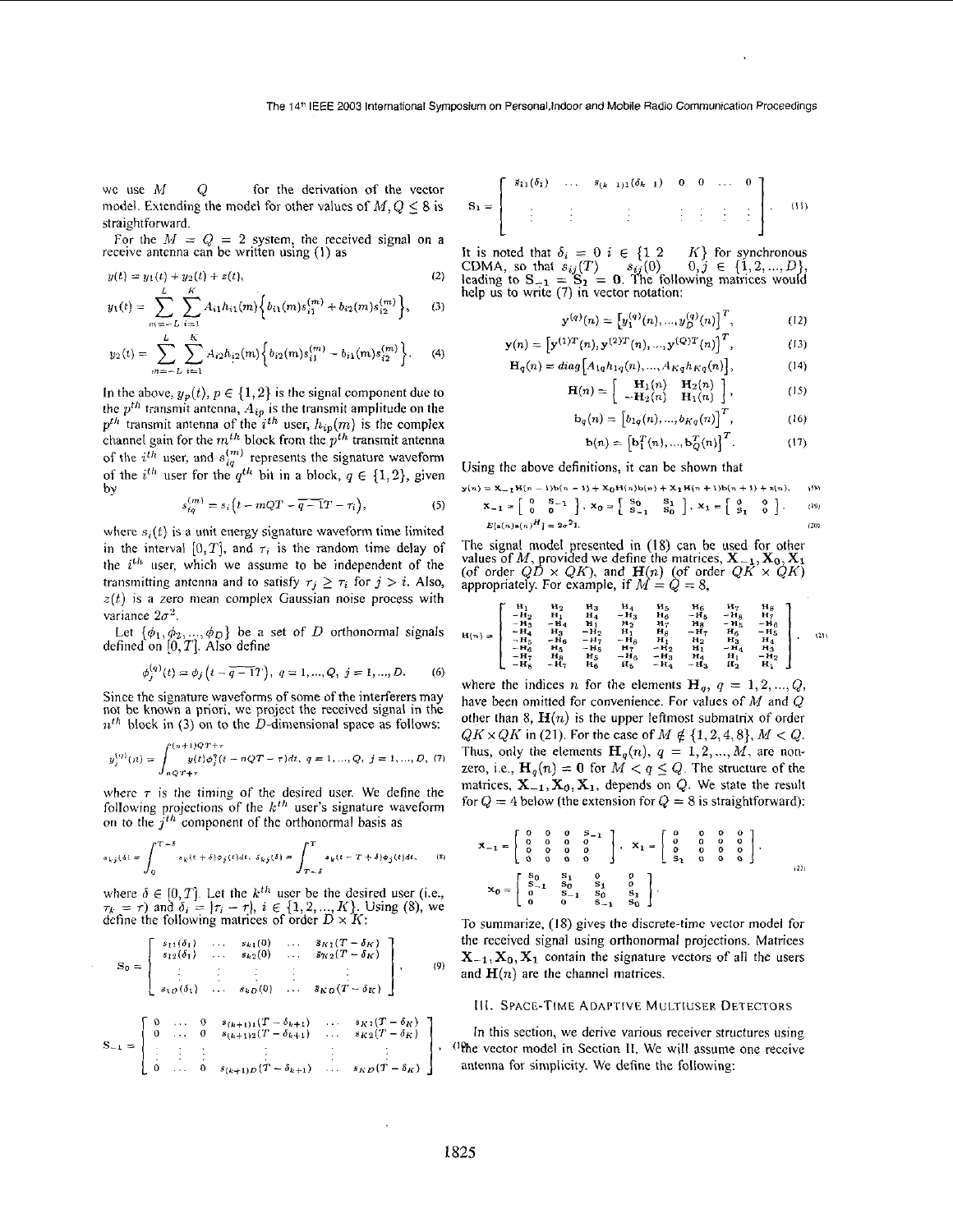The **14Ih** IEEE 2003 International Symposium on Persona1,lndoor and Mobile Radio Communication Proceedings

$$
\mathbf{H}(n) = [\mathbf{h}_1^H(n), \mathbf{h}_2^H(n), \dots, \mathbf{h}_{Q_K}^H(n)]^H
$$
(23)  

$$
\mathbf{X}_j = [\mathbf{s}_1^{(j)}, \mathbf{s}_2^{(j)}, \dots, \mathbf{s}_{Q_K}^{(j)}],
$$
(24)

where  $h_i(n)$  is the *i*<sup>th</sup> row of  $H(n)$ ,  $s_i^{(j)}$  is the *i*<sup>th</sup> column of  $X^{(j)}$ . Because of the orthogonal nature of the space-time block codes used **[2],** we can show that

$$
Re\big[\mathbf{h}_i(n)\mathbf{h}_j^H(n)\big] = \delta_{ij} ||\mathbf{h}_i(n)||^2, \qquad (25)
$$

where  $\delta_{ij}$  is the Kronecker Delta function. If we extract those rows from  $H(n)$  which contains the complex channel gains of the desired user, i.e., the  $k<sup>th</sup>$  user, we can define a reduced channel matrix for the *ktk* user, **as** 

$$
\mathbf{G}_{k}^{H}(n) = \left[\mathbf{h}_{k}^{H}(n), \mathbf{h}_{K+k}(n), \ldots, \mathbf{h}_{(Q-1)K+k}^{H}(n)\right]^{H}.
$$
 (26)

which satisfies the following property:

$$
Re[\mathbf{G}_k^H(n)\mathbf{G}_k(n)] = diag[\mathbf{P}_1(n), ..., \mathbf{P}_Q(n)],
$$

$$
\mathbf{P}_1(n) = \dots = \mathbf{P}_Q(n) = diag \left[ 0, \dots, \sum_{p=1}^{M} A_{kp}^2 | h_{kp}(n) |^2, \dots, 0 \right]_{K \times K}.
$$

Using **(23),** we can finally rewrite (18) as **Q** *K* 

$$
\mathbf{y}(n) = \sum_{i=1}^{QK} [\mathbf{s}_i^{(-1)} \mathbf{h}_i(n-1) \mathbf{b}(n-1) + \mathbf{s}_i^{(0)} \mathbf{h}_i(n) \mathbf{b}(n) + \mathbf{s}_i^{(1)} \mathbf{h}_i(n+1) \mathbf{b}(n+1)] + \mathbf{z}(n).
$$
 (29)

In the derivations of the various adaptive multiuser detectors, we assume perfect knowledge of the *kth* user's (i.e., desired user's) reduced channel matrices,  $G_k(n)$ , and signature vec-An estmate of the desired user's Q bits **is** given by tors,  $s_{(q-1)K+k}^{(0)}$ , (or training bits,  $b_{kq}(n)$ ),  $q \in \{1, 2, ..., Q\}$ .

$$
\hat{b}_{kq}(n) = sgn\left[Re\left(\mathbf{G}_k^H(n)\mathbf{M}_k^T(n)\mathbf{y}(n)\right)_{(q-1)K+k}\right],\tag{30}
$$

where  $q \in \{1, 2, ..., Q\}$  and  $\mathbf{M}_{k}^{T}(n)$  is a linear transformation which is applied to the received signal vector at the  $n<sup>th</sup>$  block.

The conventional MF detector correlates the input signal vector  $y(n)$ , with the signature vectors  $s^{(0)}_{(q-1)K+k}$ ,  $q \in$  $\{1, 2, ..., Q\}$  and the transformation  $\mathbf{M}_k^T(n)$  in (30) is given by  $\mathbf{M}_k(n) = [\mathbf{s}_k^{(0)}, \mathbf{s}_{K+k}^{(0)}, ..., \mathbf{s}_{(Q-1)K+k}^{(0)}].$ 

## *A. Stochastic gradient (SG) algorithin*

In the SG algorithm, we adaptively minimize

$$
hastic gradient (SG) algorithm
$$
  
\n
$$
SG algorithm, we adaptively minimize
$$
  
\n
$$
MSE_i = \xi_i = E[|h_i(n)b(n) - m_i^T(n)y(n)|^2],
$$
  
\n
$$
i = \overline{q - 1}K + k, q = 1, ..., Q,
$$
\n(31)

where  $m_i(n)$  are the Q real weight vectors at the  $n^{th}$  block for the *k*<sup>th</sup> user. The adaptive algorithm is given by  $m_i(n) = m_i(n-1) - \mu \nabla \xi_i$ ,

$$
\mathbf{m}_i(n) = \mathbf{m}_i(n-1) - \mu \nabla \xi_i, \qquad (32)
$$

where  $\mu$  is the step size. An estimate of  $\nabla \xi_i$  is given by [3]  $\hat{\nabla}f_i = \nabla_{\text{max}}(\text{h}_i(n)\text{h}(n) - \text{m}_i^T(n)\text{v}(n))^2$ 

$$
c_i = \nabla_{m_i(n)} \left[ \frac{\mu_i(n) \mu_i(n)}{\mu_i(n)} - \frac{\mu_i(n) \mathbf{y}(n)}{\mu_i(n)} \right] = R_e[\mathbf{y}(n) \mathbf{y}^H(n) \mathbf{m}_i(n) - \mathbf{y}(n) \mathbf{b}^T(n) \mathbf{h}_i(n)]. \quad (33)
$$

Substituting the estimate from **(33)** into **(32),** we get

 $m_i(n) = m_i(n-1) + \mu Re[\mathbf{y}(n)\mathbf{b}^T(n)\mathbf{h}_i(n) - \mathbf{y}(n)\mathbf{y}^H(n)\mathbf{m}_i(n-1)].$  (34) It is noted that we need training bits of the desired user,  $b_{kq}(n), q \in \{1, 2, ..., Q\}$ , via  $\mathbf{b}(n)$  for the adaptation process. The linear transformation in **(30)** can be written as

$$
\mathbf{M}_k(n) = [\mathbf{m}_k(n), \mathbf{m}_{K+k}(n), ..., \mathbf{m}_{(Q-1)K+k}(n)].
$$
 (35)

## *B. Recursive least squares (RLS) algorithm*

The optimum weight vectors  $\mathbf{m}_i, i = (q-1)K + k, q \in$ {1,2, *...,Q}* which minimizes **(31)** is given by the solution of

$$
Re[E[\mathbf{y}(n)\mathbf{y}^H(n)]]\mathbf{m}_i^* = Re[E[\mathbf{y}(n)\mathbf{b}^T(n)\mathbf{h}_i^H(n)]]. \tag{36}
$$

Replacing expectation in **(36)** by the time average,

$$
Re\left(\sum_{j=1}^{n} \mathbf{y}(n) \mathbf{y}^{H}(n)\right) \mathbf{m}_{i}(n) = Re\left(\sum_{j=1}^{n} \mathbf{y}(n) \mathbf{b}^{T}(n) \mathbf{h}_{i}^{H}(n)\right). \quad (37)
$$

(28) Defining  $Y(n) = [y(1), y(2), ..., y(n)], d_i(n) =$ 

 $[h_i(1)b(1), h_i(2)b(2), ..., h_i(n)b(n)],$  (37) can be written as

$$
\mathbf{R}(n)\mathbf{m}_i(n) = \mathbf{r}_i(n),
$$
\n
$$
\mathbf{R}(n) = Re[\mathbf{Y}(n)\mathbf{Y}^H(n)], \ \mathbf{r}_i(n) = Re[\mathbf{Y}(n)\mathbf{d}_i^H(n)].
$$
\n(39)

Now,

 $(27)$ 

$$
R(n + 1) = R(n) + Re[y(n + 1)yH(n + 1)],
$$
 (40)

$$
\mathbf{r}_i(n+1) = \mathbf{r}_i(n) + Re[\mathbf{y}(n+1)\mathbf{b}^T(n+1)\mathbf{h}_i^H(n+1)].
$$
 (41)

Applying (38) for the  $(n + 1)$ <sup>th</sup> block and using (40) and (41), it can be shown that

$$
\mathbf{m}_{i}(n+1) = \mathbf{m}_{i}(n) + \mathbf{R}^{-1}(n+1)Re[\mathbf{y}(n+1)\mathbf{b}^{T}(n+1)\mathbf{h}_{i}^{H}(n+1) - \mathbf{y}(n+1)\mathbf{y}^{H}(n+1)\mathbf{m}_{i}(n)].
$$
\n(f we define  
\n
$$
\mathbf{P}(n+1) = [Re(\mathbf{y}(n+1)), Im(\mathbf{y}(n+1))], \qquad (43)
$$
\n
$$
\mathbf{p}_{i}(n+1) = [Re(\mathbf{h}_{i}(n+1)\mathbf{b}(n+1)), Im(\mathbf{h}_{i}(n+1)\mathbf{b}(n+1))], \qquad (44)
$$

**If** we define

$$
\mathbf{P}(n+1) = [Re(\mathbf{y}(n+1)), Im(\mathbf{y}(n+1))], \tag{43}
$$
  

$$
\mathbf{p}_i(n+1) = [Re(\mathbf{h}_i(n+1)\mathbf{b}(n+1)), Im(\mathbf{h}_i(n+1)\mathbf{b}(n+1))], \tag{44}
$$

$$
P_i(n+1) = [Re(\mathbf{n}_i(n+1)\mathbf{o}(n+1)), Im(\mathbf{n}_i(n+1)\mathbf{o}(n+1))],
$$
 (44)  

$$
i = (q-1)K + k, q \in \{1, 2, ..., Q\},
$$
 we rewrite (42) as  

$$
m_i(n+1) = m_i(n) + \mathbf{R}^{-1}(n+1)\mathbf{P}(n+1)[\mathbf{P}_i^T(n+1) - \mathbf{P}^T(n+1)m_i(n)].
$$
 (45)

The computation of  $\mathbf{R}^{-1}(n + 1)$  at each block is avoided by using the matrix inversion lemma to update the value of  ${\bf R}^{-1}(n)$  to get  ${\bf R}^{-1}(n+1)$ . For nonsingular matrices **B**, **D** 

$$
A = B + CDCT,\Rightarrow A-1 \approx B-1 - B-1C(CTB-1C + D-1)-1CTB-1.
$$
 (46)

Rewriting (40) using (43),  $R(n+1) = R(n) + P(n+1)P^{T}(n+1)$ , and setting  $A = R(n+1)$ ,  $B = R(n)$ ,  $C = P(n+1)$ ,  $D = I_2$ , we get  $R^{-1}(n+1)=R^{-1}(n)-R^{-1}(n)P(n+1)$ 

$$
\mathbf{R}^{-1}(n+1) = \mathbf{R}^{-1}(n) = \mathbf{R}^{-1}(n+1)
$$
  
 
$$
(\mathbf{P}^{T}(n+1)\mathbf{R}^{-1}(n)\mathbf{P}(n+1) + \mathbf{I}_{2})^{-1}\mathbf{P}^{T}(n+1)\mathbf{R}^{-1}(n).
$$
 (47)

It is noted that, now we only have to invert a  $2 \times 2$  matrix at each iteration. But, the  $QD \times QD$  matrix  $\mathbf{R}(n)$  has  $Rank(R(n)) = min\{n, QD\}$ , so the first *QD* observations can be used to form an initial estimate of  $\mathbb{R}^{-1}(n)$  and hence  $m_i, i = (q - 1)K + k, q \in \{1, 2, ..., Q\}$ , whereafter the recursive update algorithm given by (45), (47) can be used.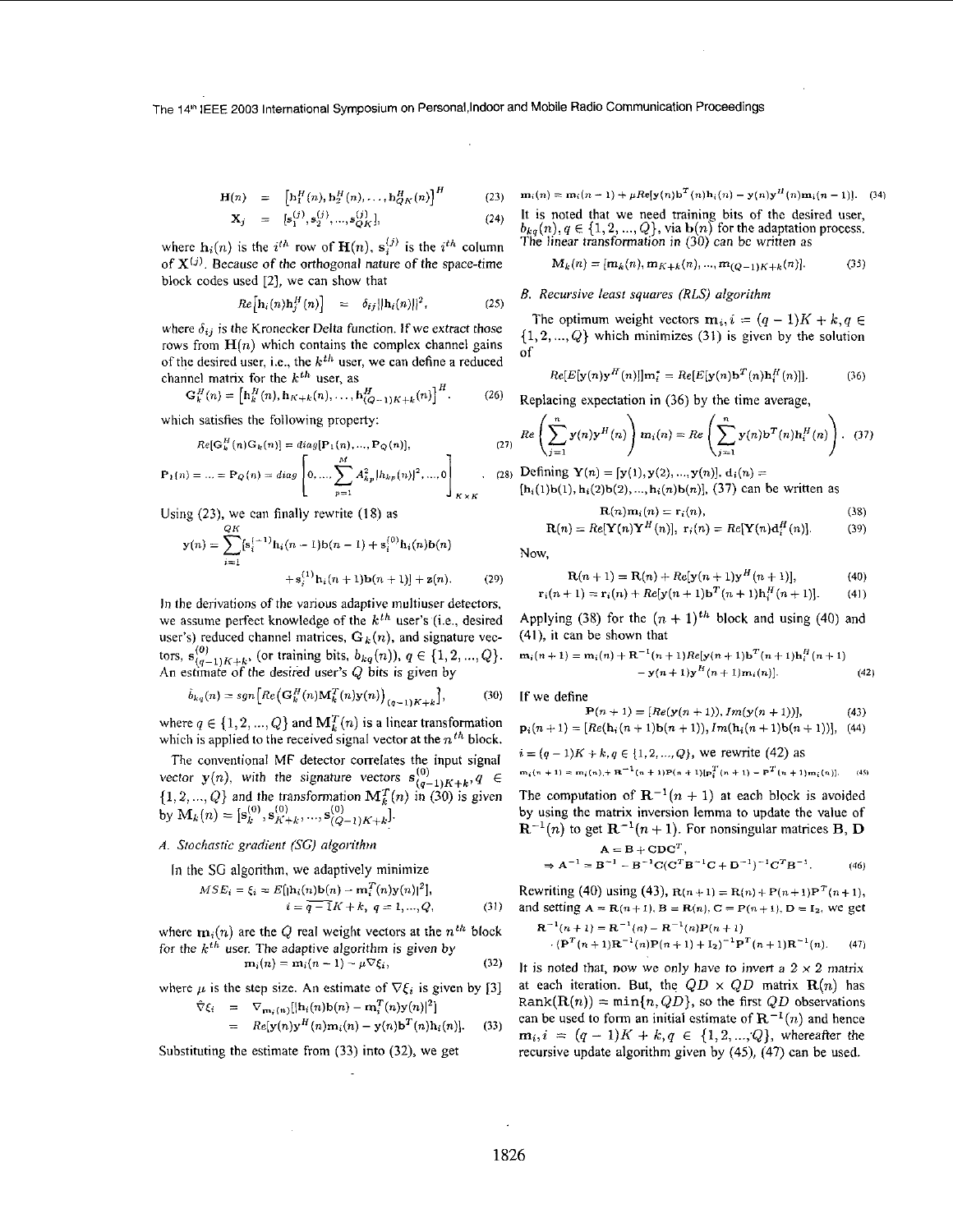#### *C. Miiiimiim output energy (MOEj algorithm*

The MOE detector minimizes the mean output energy [3]

$$
MOE_i = \xi_i = E[|(\mathbf{s}_i^{(0)} + \mathbf{x}_i(n))^T \mathbf{y}(n)|^2],
$$
  
\n
$$
i = \widehat{q - 1}K + k, q \in \{1, 2, ..., Q\},
$$
 (48)

subject to  $\mathbf{x}_i^T(n)\mathbf{s}_i^{(0)} = 0$ ,  $\mathbf{s}_i^{(0)}\mathbf{s}_i^{(0)} = 1$ , for some real weight vector  $\mathbf{x}_i(n)$ . If we replace  $\mathbf{m}_i(n)$  in (31) by  $\mathbf{s}_i^{(0)} + \mathbf{x}_i(n)$ and rewrite it in terms of **(48),** we get

$$
MSE_i = MOE_i - E[||\mathbf{h}_i(n)||^2]. \tag{49}
$$

Thus, minimizing the MSE is equivalent to minimizing the mean output energy, and the adaptation rule is given by  $\mathbf{x}_i(n) = \mathbf{x}_i(n-1) - \mu(\nabla \xi_i - \mathbf{s}_i^{(0)T} \nabla \xi_i \mathbf{s}_i^{(0)}),$ 

$$
\mathbf{x}_i(n) = \mathbf{x}_i(n-1) - \mu(\nabla \xi_i - \mathbf{s}_i^{(0)T} \nabla \xi_i \mathbf{s}_i^{(0)}), \tag{50}
$$

 $\hat{\nabla} \xi_i = \nabla_{\mathbf{x}_i(n)} [ |(\mathbf{s}_i^{(0)} + \mathbf{x}_i(n))^T \mathbf{y}(n) |^2 ] = Re[\mathbf{y}(n)\mathbf{y}^H(n)] [\mathbf{s}_i^{(0)} + \mathbf{x}_i(n)].$ where  $\mu$  is the step size. An estimate of  $\nabla \xi_i$  is given by  $(8)$ 

Substituting the estimate from 
$$
(51)
$$
 into  $(50)$ , we get

$$
\mathbf{x}_{i}(n) = \mathbf{x}_{i}(n-1) + \mu[\mathbf{s}_{i}^{(0)}\mathbf{s}_{i}^{(0)T} - \mathbf{I}]Re[\mathbf{y}(n)\mathbf{y}^{H}(n)][\mathbf{s}_{i}^{(0)} + \mathbf{x}_{i}(n)].
$$
 (52)

The adaptation rule does not require training bits but requires the knowledge of the signature vector of the desired user. The linear transformation in (30) can be written as

$$
\mathbf{M}_{k}(n) = [\mathbf{s}_{k}^{(0)} + \mathbf{x}_{k}(n), \dots, \mathbf{s}_{(Q-1)K+k}^{(0)} + \mathbf{x}_{(Q-1)K+k}(n)].
$$
 (53)

# *D. Subspnce based MMSE (S-MMSEj*

The real part of the autocorrelation matrix of the received signal is given by  $P_{A}$   $\sigma_{R}$ 

$$
\mathbf{R} = Re[E[\mathbf{y}(n)\mathbf{y}^{H}(n)] = \sum_{j=-1}^{N} \sum_{i=1}^{N} \epsilon_{i}^{(j)} \epsilon_{i}^{(j)T} E[|\mathbf{h}_{i}(n)|]^{2} + 2\sigma^{2} \mathbf{I}, \quad (34)
$$

which can be obtained by time averaging sample autocorrelation functions. By performing an eigendecomposition of the matrix **R**, we get

$$
\mathbf{R} = \mathbf{U}\mathbf{\Lambda}\mathbf{U}^T = \begin{bmatrix} \mathbf{U}_s & \mathbf{U}_n \end{bmatrix} \begin{bmatrix} \mathbf{\Lambda}_s & \mathbf{0} \\ \mathbf{0} & \mathbf{\Lambda}_n \end{bmatrix} \begin{bmatrix} \mathbf{U}_s^T \\ \mathbf{U}_n^T \end{bmatrix}, \qquad (55)
$$

where  $U = [U_s, U_n], \Lambda = diag(\Lambda_s, \Lambda_n); \Lambda_s =$  $diag(\lambda_1, \lambda_2, ..., \lambda_{QK+K-1})$  contains the  $(QK + K - 1)$ largest eigenvalues of **R** and  $U_s = [\mathbf{u}_1, ..., \mathbf{u}_{QK+K-1}]$ contains the corresponding orthonormal eigenvectors;  $\Lambda_n =$  $2\sigma^2 \mathbf{I}_{QD-QK-K+1}$  and  $\mathbf{U}_n = [\mathbf{u}_{QK+K},...,\mathbf{u}_{QD}]$  contains the  $(QD - QK - K + 1)$  orthonormal eigenvectors corresponding to the eigenvalue  $2\sigma^2$ . It is noted that the signature sponding to the eigenvalue  $2\sigma^2$ . It is noted that the signature vectors  $\mathbf{s}_i^{(0)}$ ,  $i = (q-1)K + k, q \in \{1, 2, ..., Q\}$  lies in the range( $U_s$ ). The minimum mean square error detector can be derived by minimizing

$$
\xi(m_i) = E[|h_i(n)b(n) - m_i^T y(n)|^2],
$$
\n(56)

subject to  $\mathbf{m}_i^T \mathbf{s}_i^{(0)} = 1$ , where  $\mathbf{m}_i, i = (q - 1)K + k, q \in \{1, 2, ..., Q\}$  are Q real weight vectors for the  $k^{th}$  user. By the method of Lagrange multipliers, we obtain [6] nethod of Lagrange mumpher<br> $L(m_i) = \xi(m_i) - 2\mu(m_i^T s_i^{(0)} - 1)$ 

$$
E(m_i) = \zeta(m_i) - 2\mu(m_i | \mathbf{s}_i - 1)
$$
  
=  $\mathbf{m}_i^T \mathbf{R} \mathbf{m}_i - 2\mathbf{m}_i^T \mathbf{s}_i^{(0)} E[|\mathbf{h}_i(\mathbf{n})||^2 + E[|\mathbf{h}_i|]^2 - 2\mu(\mathbf{m}_i^T \mathbf{s}_i^{(0)} - 1).$  (57)

Setting the gradient of  $L(\mathbf{m}_i)$  with respect to  $\mathbf{m}_i$  to zero and using the fact that  $\mathbf{U}_n^T \mathbf{s}_i^{(0)} = 0$  and  $\mathbf{m}_i^T \mathbf{s}_i^{(0)} = 1$ , the optimum



Fig. I. BER **performance** of **adaptive detecton** for **user** I **as a** function **of**  SNR and NFR.  $M = 2$ ,  $\rho_{12} = -0.28$ .  $\rho_{21} = -0.48$ .

weight vectors can be written in terms of the signal subspace parameters  $(\Lambda_s, U_s)$ , as

$$
\mathbf{m}_{i}^{*} = \frac{\mathbf{U}_{s} \Lambda_{s}^{-1} \mathbf{U}_{s}^{T} \mathbf{s}_{i}^{(0)}}{\mathbf{s}_{i}^{(0)T} \mathbf{U}_{s} \Lambda_{s}^{-1} \mathbf{U}_{s}^{T} \mathbf{s}_{i}^{(0)}}, \ i = \overline{q-1}K + k, q \in \{1, 2, ..., Q\}. \tag{58}
$$

#### **IV.** RESULTS **AND** DISCUSSION

We evaluated the convergence and bit error performance of the adaptive algorithms discussed in section 111, by using Gold codes to generate the signature vectors. In the left figure of Fig. 1, we compare the bit error rate (BER) performance of the various adaptive algorithms for a two user  $(K = 2)$ asynchronous CDMA system with two transmit antennas  $(M = 2)$  per user. The signature sequences of the two users are chosen such that the cross-correlations between them are given by  $\rho_{12} = -0.28$ .  $\rho_{21} = -0.48$ . In the algorithms which require training data, we assume a training sequence of 1000 blocks. The near-far ratio<sup>1</sup> (NFR) assumed is 9.54 dB. The single user performance **is** also plotted for comparison. It is observed that the BER performance of the SG algorithm, the RLS algorithm and the S-MMSE algorithm are almost identical, whereas the MOE algorithm performs comparatively poor in the high SNR region. In the right figure of Fig. I, we illustrate the BER performance of the various adaptive algorithms as a function of the near-far ratio. It is noted that for an SNR of **13** dB, the BER performance of all the algorithms are almost independent of NFR, with marginal degradation of performance for the SG and MOE algorithms in the high NFR region **(15.20** dB). However, for an SNR of 18 dB, only the RLS algorithm and the S-MMSE algorithm are near-far resistant. The MOE algorithm performs the worst and shows a degradation (almost linear) with increase in the NFR. The SG algorithm retains the near-far resistance over a larger NFR range compared to MOE, but it also looses its near-far resistance in the high NFR region. This is because in the high NFR region, the noisy gradient estimate in **(33) is**  no longer able to make the weight vectors in **(34)** roll down the performance surface in (31).

<sup>1</sup>NFR is defined as 
$$
10\log \frac{\sum_{p=1}^{M} A_{2p}^2}{\sum_{p=1}^{M} A_{1p}^2}
$$
 assuming  $E|h_{iq}(n)|^2 = 1$ .